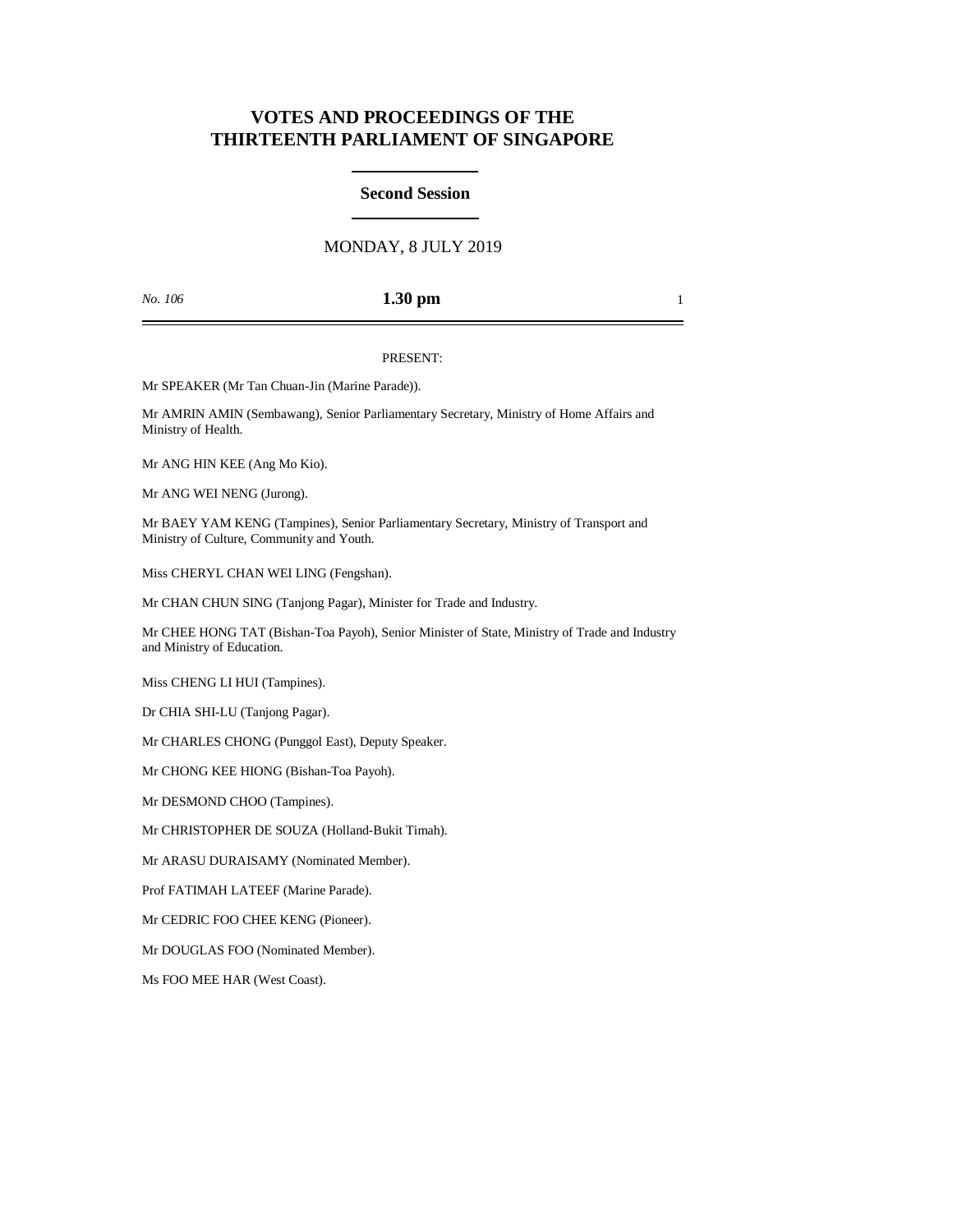Ms GRACE FU HAI YIEN (Yuhua), Minister for Culture, Community and Youth and Leader of the House.

Mr GAN KIM YONG (Chua Chu Kang), Minister for Health.

Mr GAN THIAM POH (Ang Mo Kio).

Assoc Prof DANIEL GOH PEI SIONG (Non-Constituency Member).

Mr HENG CHEE HOW (Jalan Besar), Senior Minister of State, Ministry of Defence.

Mr HENG SWEE KEAT (Tampines), Deputy Prime Minister and Minister for Finance.

Mr TERENCE HO WEE SAN (Nominated Member).

Ms INDRANEE RAJAH (Tanjong Pagar), Minister, Prime Minister's Office, Second Minister for Finance and Second Minister for Education.

Dr INTAN AZURA MOKHTAR (Ang Mo Kio).

Mr S ISWARAN (West Coast), Minister for Communications and Information and Minister-incharge of Trade Relations.

Dr JANIL PUTHUCHEARY (Pasir Ris-Punggol), Senior Minister of State, Ministry of Transport and Ministry of Communications and Information and Government Whip.

Mr KHAW BOON WAN (Sembawang), Coordinating Minister for Infrastructure and Minister for Transport.

Mr KWEK HIAN CHUAN HENRY (Nee Soon).

Dr LAM PIN MIN (Sengkang West), Senior Minister of State, Ministry of Health and Ministry of Transport.

Er Dr LEE BEE WAH (Nee Soon).

Mr DESMOND LEE (Jurong), Minister for Social and Family Development and Second Minister for National Development and Deputy Leader of the House.

Mr LEE HSIEN LOONG (Ang Mo Kio), Prime Minister.

Mr LEE YI SHYAN (East Coast).

Mr LIANG ENG HWA (Holland-Bukit Timah).

Mr LIM BIOW CHUAN (Mountbatten), Deputy Speaker.

Mr LIM HNG KIANG (West Coast).

Prof LIM SUN SUN (Nominated Member).

Ms SYLVIA LIM (Aljunied).

Dr LIM WEE KIAK (Sembawang).

Mr LOW THIA KHIANG (Aljunied).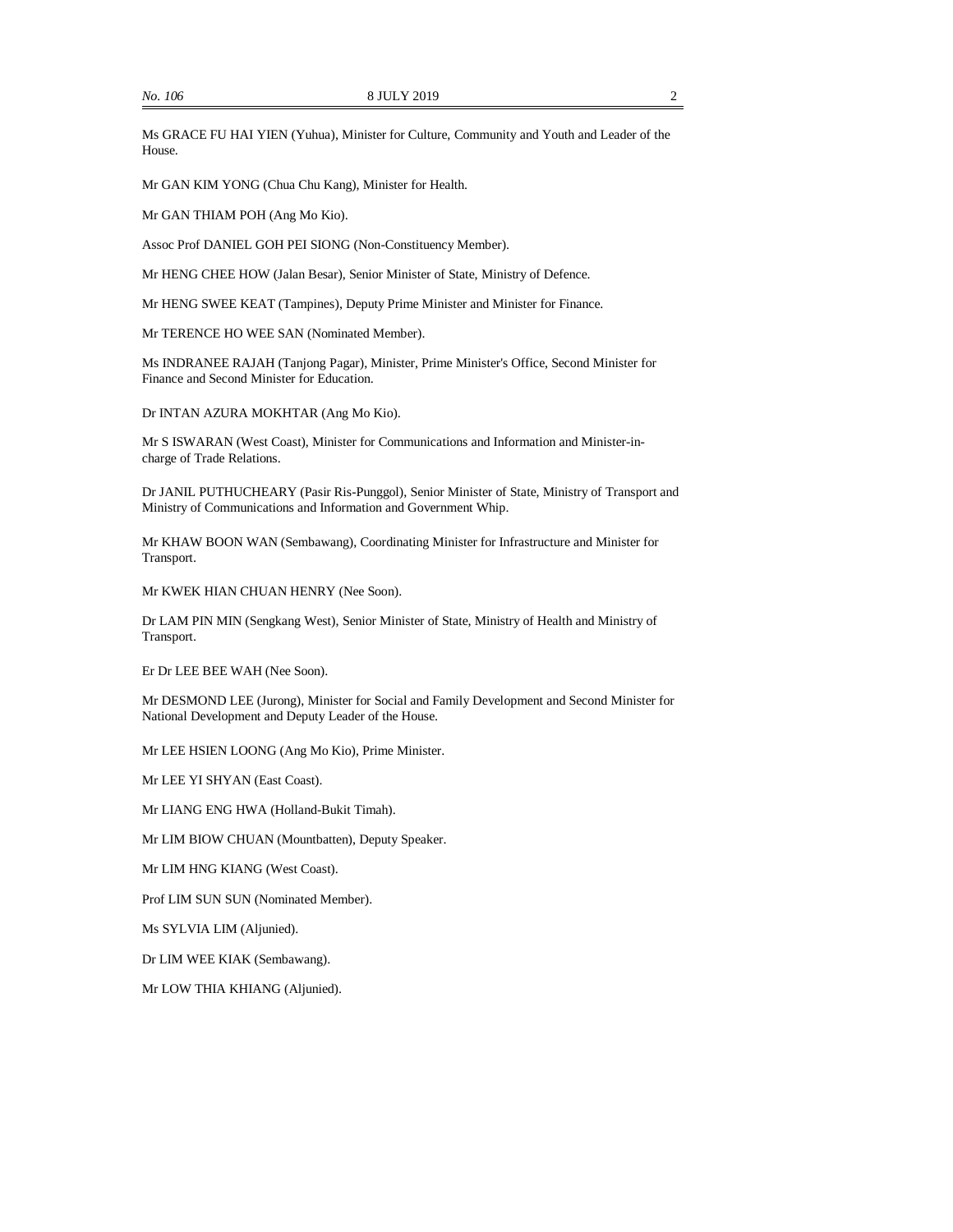Ms LOW YEN LING (Chua Chu Kang), Senior Parliamentary Secretary, Ministry of Education and Ministry of Manpower.

Mr MASAGOS ZULKIFLI B M M (Tampines), Minister for the Environment and Water Resources and Minister-in-charge of Muslim Affairs.

Dr MOHAMAD MALIKI BIN OSMAN (East Coast), Senior Minister of State, Ministry of Defence and Ministry of Foreign Affairs.

Mr MOHAMED IRSHAD (Nominated Member).

Mr MUHAMAD FAISAL ABDUL MANAP (Aljunied).

Assoc Prof Dr MUHAMMAD FAISHAL IBRAHIM (Nee Soon), Senior Parliamentary Secretary, Ministry of Education and Ministry of Social and Family Development.

Mr MURALI PILLAI (Bukit Batok).

Mr NG CHEE MENG (Pasir Ris-Punggol), Minister, Prime Minister's Office.

Dr NG ENG HEN (Bishan-Toa Payoh), Minister for Defence.

Mr LOUIS NG KOK KWANG (Nee Soon).

Ms ANTHEA ONG (Nominated Member).

Mr ONG TENG KOON (Marsiling-Yew Tee).

Ms JOAN PEREIRA (Tanjong Pagar).

Mr LEON PERERA (Non-Constituency Member).

Ms DENISE PHUA LAY PENG (Jalan Besar).

Mr PNG ENG HUAT (Hougang).

Mr PRITAM SINGH (Aljunied).

Ms IRENE QUAY SIEW CHING (Nominated Member).

Ms RAHAYU MAHZAM (Jurong).

Mr SAKTIANDI SUPAAT (Bishan-Toa Payoh).

Mr SEAH KIAN PENG (Marine Parade).

Mr K SHANMUGAM (Nee Soon), Minister for Home Affairs and Minister for Law.

Ms SIM ANN (Holland-Bukit Timah), Senior Minister of State, Ministry of Communications and Information and Ministry of Culture, Community and Youth and Deputy Government Whip.

Mr SITOH YIH PIN (Potong Pasir).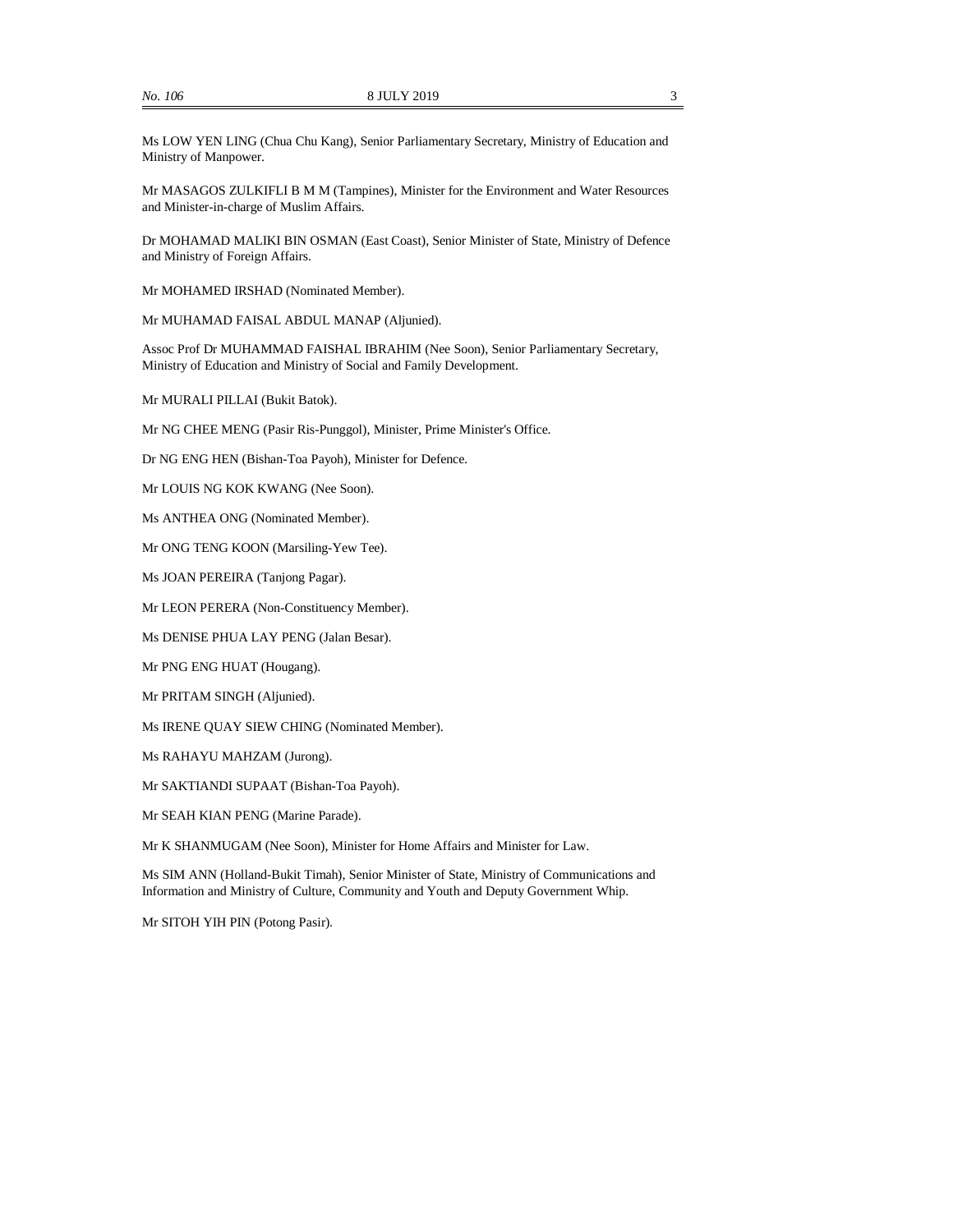Ms SUN XUELING (Pasir Ris-Punggol), Senior Parliamentary Secretary, Ministry of Home Affairs and Ministry of National Development.

Mr DENNIS TAN LIP FONG (Non-Constituency Member).

Ms JESSICA TAN SOON NEO (East Coast).

Dr TAN WU MENG (Jurong), Senior Parliamentary Secretary, Ministry of Foreign Affairs and Ministry of Trade and Industry.

Mr PATRICK TAY TECK GUAN (West Coast).

Mr TEO CHEE HEAN (Pasir Ris-Punggol), Senior Minister and Coordinating Minister for National Security.

Dr TEO HO PIN (Bukit Panjang).

Mrs JOSEPHINE TEO (Bishan-Toa Payoh), Minister for Manpower and Second Minister for Home Affairs.

Mr TEO SER LUCK (Pasir Ris-Punggol).

Mr THARMAN SHANMUGARATNAM (Jurong), Senior Minister and Coordinating Minister for Social Policies.

Assoc Prof WALTER THESEIRA (Nominated Member).

Ms TIN PEI LING (MacPherson).

Mr EDWIN TONG CHUN FAI (Marine Parade), Senior Minister of State, Ministry of Law and Ministry of Health.

Mr VIKRAM NAIR (Sembawang).

Dr VIVIAN BALAKRISHNAN (Holland-Bukit Timah), Minister for Foreign Affairs.

Mr LAWRENCE WONG (Marsiling-Yew Tee), Minister for National Development and Second Minister for Finance.

Prof YAACOB IBRAHIM (Jalan Besar).

Mr ALEX YAM ZIMING (Marsiling-Yew Tee).

Mr YEE CHIA HSING (Chua Chu Kang).

Ms YIP PIN XIU (Nominated Member).

Mr MELVIN YONG YIK CHYE (Tanjong Pagar).

Mr ZAINAL SAPARI (Pasir Ris-Punggol).

Mr ZAQY MOHAMAD (Chua Chu Kang), Minister of State, Ministry of National Development and Ministry of Manpower and Deputy Government Whip.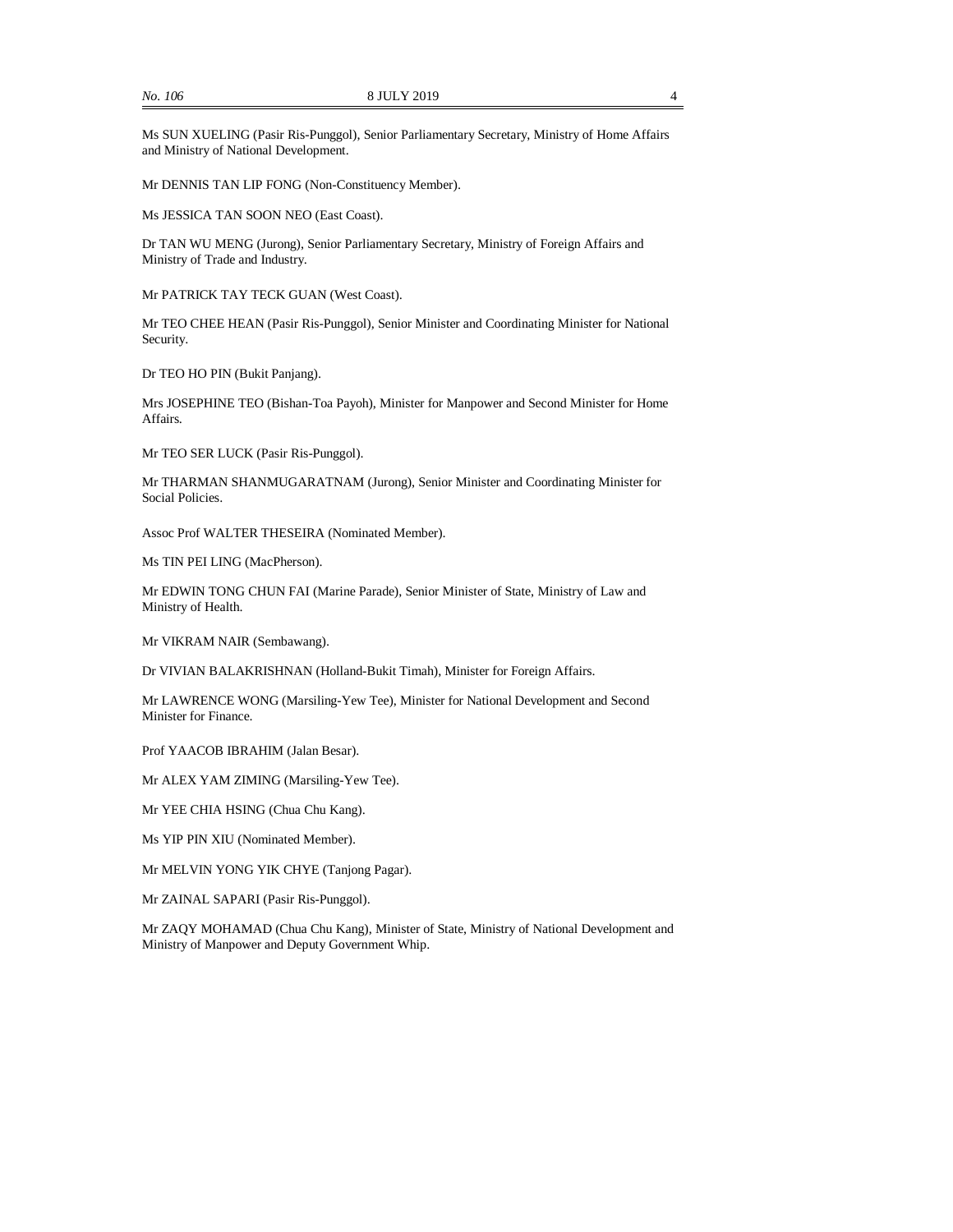#### ABSENT:

Mr CHEN SHOW MAO (Aljunied).

Mr DARRYL DAVID (Ang Mo Kio).

Mr GOH CHOK TONG (Marine Parade).

Dr AMY KHOR LEAN SUAN (Hong Kah North), Senior Minister of State, Ministry of the Environment and Water Resources and Ministry of Health.

Dr KOH POH KOON (Ang Mo Kio), Senior Minister of State, Ministry of Trade and Industry.

Mr LIM SWEE SAY (East Coast).

Dr LILY NEO (Jalan Besar).

Mr ONG YE KUNG (Sembawang), Minister for Education.

Mr SAM TAN CHIN SIONG (Radin Mas), Minister of State, Ministry of Foreign Affairs and Ministry of Social and Family Development.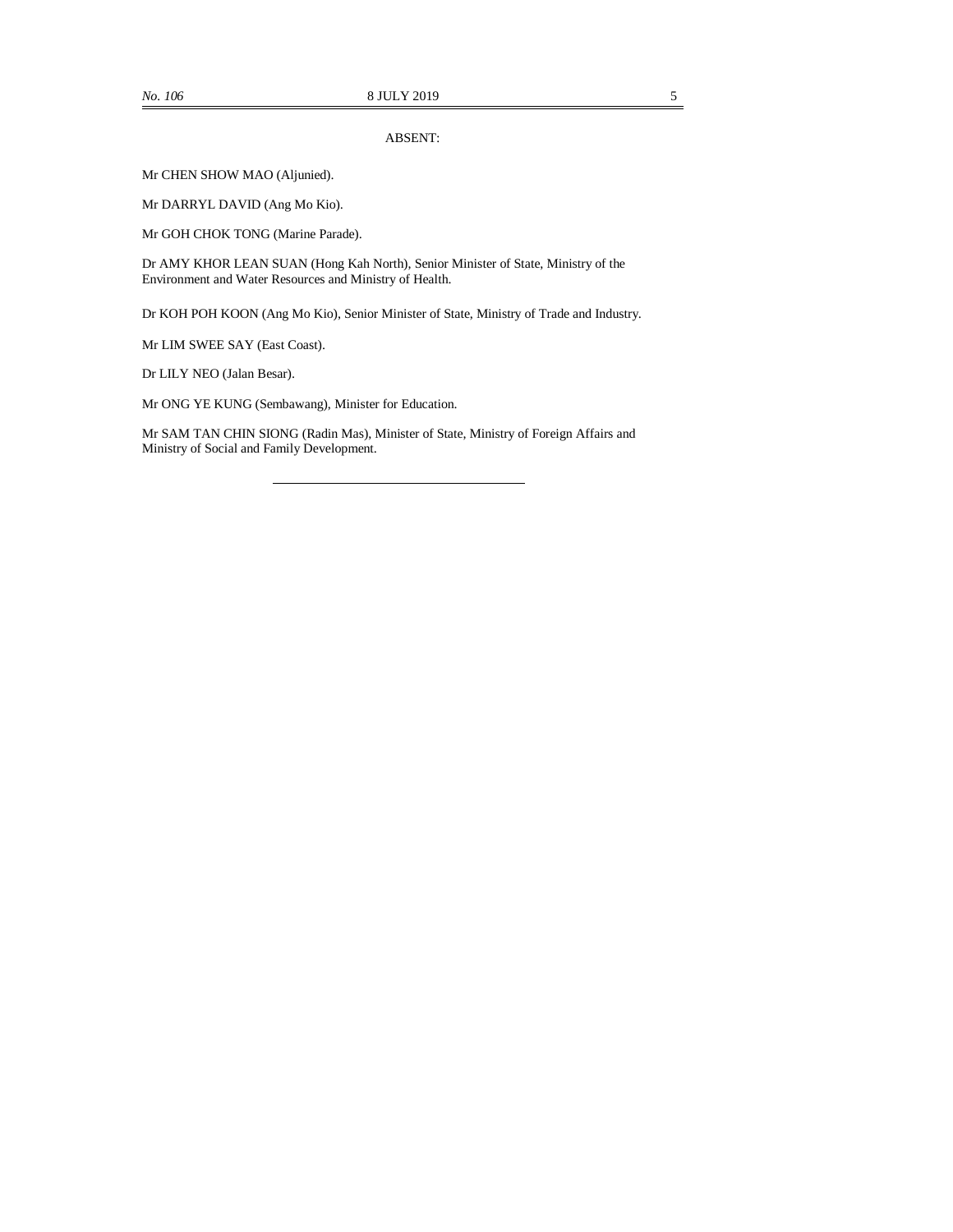- 1 Papers presented to Parliament and received by the Clerk of Parliament pursuant to Standing Order No. 31 (Presentation of Papers) and ordered to lie upon the Table:
	- 1.1 Road Traffic (Motor Vehicles, Wearing of Seat Belts) (Amendment) Rules 2019 – Presented on 9 May 2019 (S. L. 646 of 2019).
	- 1.2 Electricity (Contestable Consumers) (Amendment) Regulations 2019 Presented on 14 May 2019 (S. L. 647 of 2019).
	- 1.3 Report of the Presidential Council for Minority Rights on the Criminal Law Reform Bill [Bill No 6/2019 (Amended)] – Presented on 15 May 2019 (Pres. Co. 129 of 2019).
	- 1.4 Report of the Presidential Council for Minority Rights on the Protection from Online Falsehoods and Manipulation Bill [Bill No 10/2019] – Presented on 15 May 2019 (Pres. Co. 130 of 2019).
	- 1.5 Report of the Presidential Council for Minority Rights on the Protection from Harassment (Amendment) Bill [Bill No 11/2019] – Presented on 15 May 2019 (Pres. Co. 131 of 2019).
	- 1.6 Report of the Presidential Council for Minority Rights on the Pioneer Generation Fund (Amendment) Bill [Bill No 12/2019] - Presented on 15 May 2019 (Pres. Co. 132 of 2019).
	- 1.7 Annual Report of the President Industrial Arbitration Court 2018 Presented on 21 May 2019 (S. 423 of 2019).
	- 1.8 Central Provident Fund (Non-Residential Properties Scheme) (Amendment) Regulations 2019 – Presented on 23 May 2019 (S. L. 648 of 2019).
	- 1.9 Central Provident Fund (Approved HDB-HUDC Housing Scheme) (Amendment) Regulations 2019 – Presented on 23 May 2019 (S. L. 649 of 2019).
	- 1.10 Central Provident Fund (Approved Middle-Income Housing Scheme) (Amendment) Regulations 2019 – Presented on 23 May 2019 (S. L. 650 of 2019).
	- 1.11 Central Provident Fund (Approved Housing Schemes) (Amendment) Regulations 2019 – Presented on 23 May 2019 (S. L. 651 of 2019).
	- 1.12 Central Provident Fund (Residential Properties Scheme) (Amendment) Regulations 2019 – Presented on 23 May 2019 (S. L. 652 of 2019).
	- 1.13 Central Provident Fund (New Retirement Sum Scheme) (Amendment) Regulations 2019 – Presented on 23 May 2019 (S. L. 653 of 2019).
	- 1.14 Central Provident Fund (Revised Retirement Sum Scheme) (Amendment) Regulations 2019 – Presented on 23 May 2019 (S. L. 654 of 2019).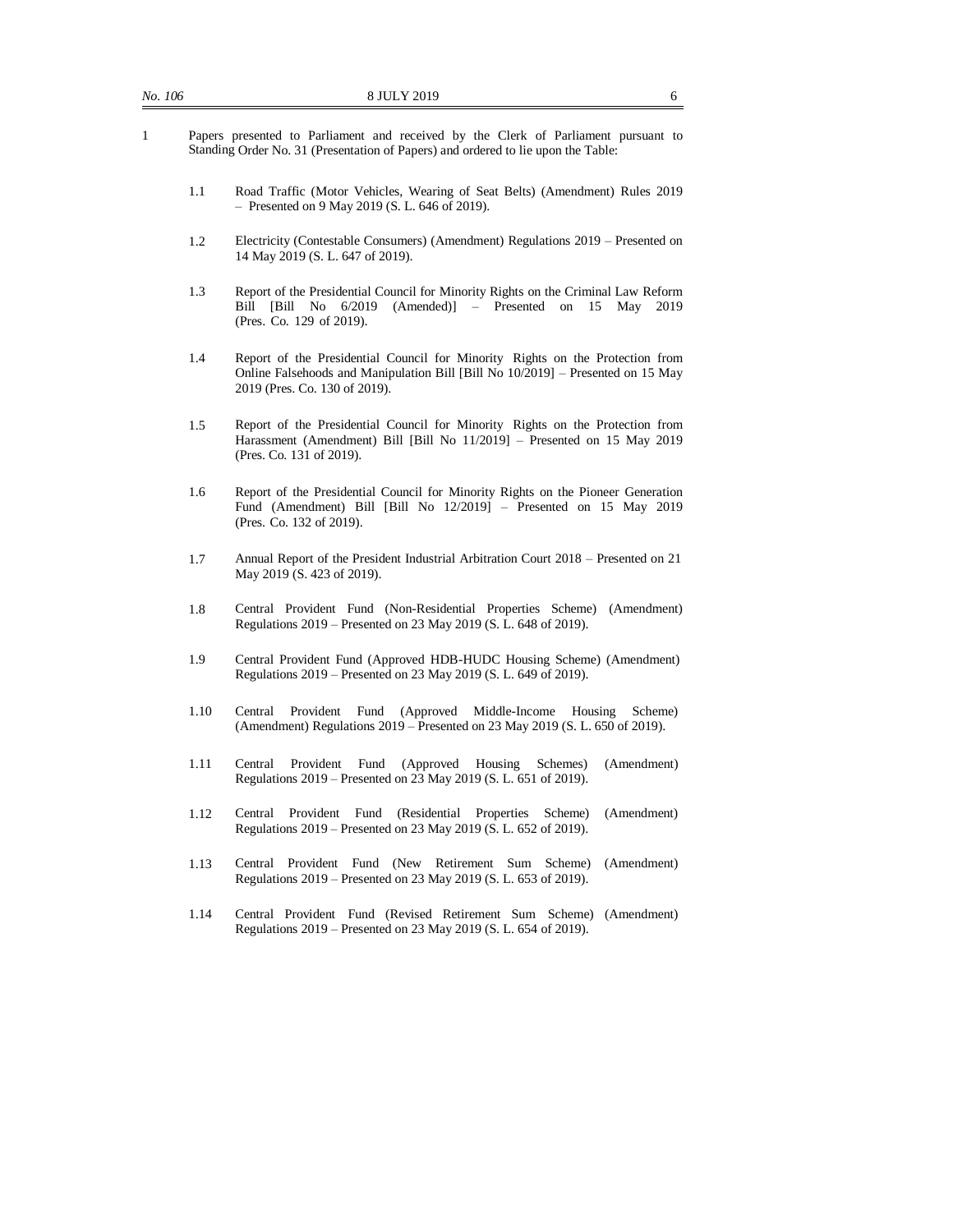| No. 106 | 8 JULY 2019<br>7                                                                                                                                         |
|---------|----------------------------------------------------------------------------------------------------------------------------------------------------------|
| 1.15    | Central Provident Fund (Retirement Sum Scheme) (Amendment) Regulations<br>2019 – Presented on 23 May 2019 (S. L. 655 of 2019).                           |
| 1.16    | Central Provident Fund (Retirement Sum Topping-Up Scheme) (Amendment)<br>Regulations 2019 – Presented on 23 May 2019 (S. L. 656 of 2019).                |
| 1.17    | Central Provident Fund (Topping-Up of Special Account) (Amendment)<br>Regulations 2019 – Presented on 23 May 2019 (S. L. 657 of 2019).                   |
| 1.18    | Provident<br>(MediSave<br>(Amendment)<br>Central<br>Fund<br>Account<br>Transfers)<br>Regulations 2019 – Presented on 23 May 2019 (S. L. 658 of 2019).    |
| 1.19    | Central Provident Fund (Public Sector Employees) (Amendment) Regulations<br>2019 – Presented on 23 May 2019 (S. L. 659 of 2019).                         |
| 1.20    | Environmental Public Health (Section 31(1) Exemption) Regulations 2019 -<br>Presented on 30 May 2019 (S. L. 660 of 2019).                                |
| 1.21    | Environmental Public Health (General Waste<br>Collection)<br>(Amendment)<br>Regulations 2019 – Presented on 30 May 2019 (S. L. 661 of 2019).             |
| 1.22    | Legal Aid and Advice (Amendment) Regulations 2019 - Presented on 4 June<br>2019 (S. L. 662 of 2019).                                                     |
| 1.23    | Road Traffic (Motor Vehicles, Registration and Licensing) (Amendment No.<br>3) Rules 2019 – Presented on 4 June 2019 (S. L. 663 of 2019).                |
| 1.24    | Road Traffic (Registration of Power-Assisted Bicycles) (Amendment) Rules 2019<br>$-$ Presented on 4 June 2019 (S. L. 664 of 2019).                       |
| 1.25    | Central Provident Fund (MediSave Account Withdrawals)<br>(Amendment)<br>Regulations 2019 – Presented on 6 June 2019 (S. L. 665 of 2019).                 |
| 1.26    | Central Provident Fund (Withdrawals for ElderShield Scheme) (Amendment)<br>Regulations 2019 – Presented on 6 June 2019 (S. L. 666 of 2019).              |
| 1.27    | Building Control (Buildability and Productivity) (Amendment) Regulations 2019<br>$-$ Presented on 6 June 2019 (S. L. 667 of 2019).                       |
| 1.28    | Commissioner of Charities Annual Report 2018 - Presented on 11 June 2019<br>(S. 424 of 2019).                                                            |
| 1.29    | International<br>Organisation's<br>Occupational<br>Safety<br>Health<br>Labour<br>and<br>Convention, C155 – Presented on 12 June 2019 (Misc. 15 of 2019). |
| 1.30    | The CONNECT Fund Financial Statements for the Financial Year ended 31<br>March 2019 – Presented on 13 June 2019 (S. 425 of 2019).                        |
| 1.31    | The CONNECT Fund Periodic Examination Report for the Financial Year ended<br>31 March 2019 – Presented on 13 June 2019 (S. 426 of 2019).                 |
|         |                                                                                                                                                          |
|         |                                                                                                                                                          |
|         |                                                                                                                                                          |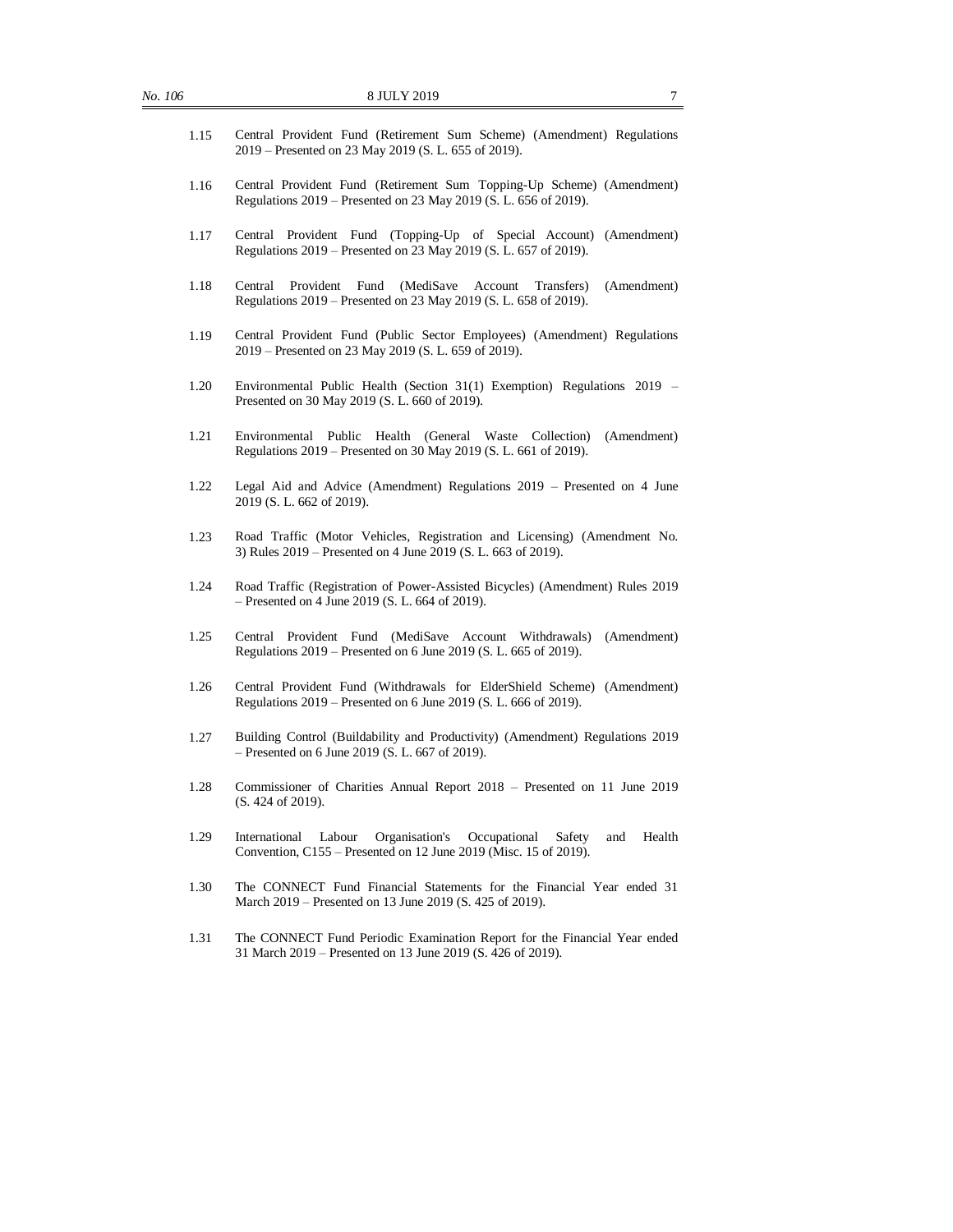| 1.32 | Road Traffic (Electronic Service) (Revocation) Rules 2019 – Presented on 13<br>June 2019 (S. L. 668 of 2019).                                                |
|------|--------------------------------------------------------------------------------------------------------------------------------------------------------------|
| 1.33 | Road Traffic (Electronic Service System) Rules 2019 – Presented on 13 June<br>2019 (S. L. 669 of 2019).                                                      |
| 1.34 | Report on Registration of Births and Deaths 2018 – Presented on 14 June 2019<br>(S. 427 of 2019).                                                            |
| 1.35 | Environmental Public Health (Modification of Licences) Regulations 2019 –<br>Presented on 17 June 2019 (S. L. 670 of 2019).                                  |
| 1.36 | Singapore Public Service Commission Annual Report 2018 – Presented on 18<br>June 2019 (S. 428 of 2019).                                                      |
| 1.37 | Elderly Care Endowment Scheme Annual Report for the financial year 1 April<br>2018 to 31 March 2019 – Presented on 18 June 2019 (S. 429 of 2019).            |
| 1.38 | Pioneer Generation Fund Audited Financial Statements for the Financial Year<br>ended 31 March 2019 – Presented on 20 June 2019 (S. 430 of 2019).             |
| 1.39 | Goods and Services Tax Voucher Fund Audited Financial Statements for the<br>Financial Year ended 31 March 2019 – Presented on 20 June 2019 (S. 431 of 2019). |
| 1.40 | Maritime and Port Authority of Singapore Sustainability/Integrated Report 2018<br>$-$ Presented on 24 June 2019 (S. 432 of 2019).                            |
| 1.41 | Maritime and Port Authority of Singapore Audited Financial Statement 2018 -<br>Presented on 24 June 2019 (S. 433 of 2019).                                   |
| 1.42 | Criminal Procedure (Amendment No. 2) Rules 2019 - Presented on 26 June<br>2019 (S. L. 671 of 2019).                                                          |
| 1.43 | Annual Report of Singapore Corporation of Rehabilitative Enterprise for 2018<br>$-$ Presented on 27 June 2019 (S. 434 of 2019).                              |
| 1.44 | Professional Engineers Board Annual Report for FY 2018 - Presented on 27<br>June 2019 (S. 435 of 2019).                                                      |
| 1.45 | Board of Architects Annual Report for FY 2018 – Presented on 27 June 2019<br>(S. 436 of 2019).                                                               |
| 1.46 | Road Traffic (Motor Vehicles, Registration and Licensing) (Amendment No.<br>4) Rules 2019 – Presented on 27 June 2019 (S. L. 672 of 2019).                   |
| 1.47 | Central Provident Fund Board Annual Report 2018 – Presented on 28 June 2019<br>(S. 437 of 2019).                                                             |
| 1.48 | MUIS Annual Report $2018$ – Presented on 1 July 2019 (S. 438 of 2019).                                                                                       |
|      |                                                                                                                                                              |
|      |                                                                                                                                                              |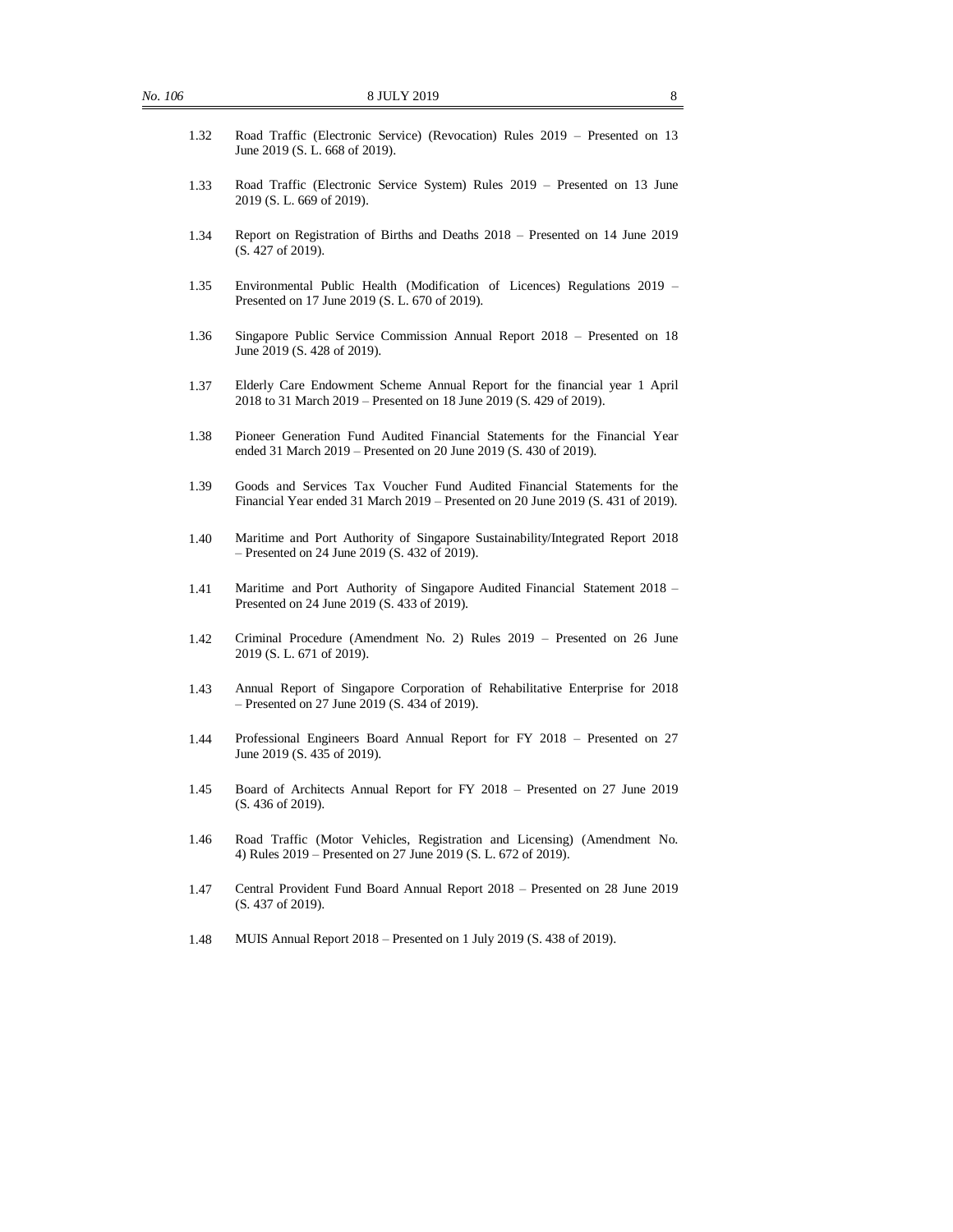- 1.49 MAS Annual Report 2018/2019 Presented on 1 July 2019 (S. 439 of 2019).
- 1.50 Financial Sector Development Fund Annual Report 2018/2019 Presented on 1 July 2019 (S. 440 of 2019).
- 1.51 Customs (Motor Vehicles Special Tax) (Amendment No. 2) Regulations 2019 – Presented on 2 July 2019 (S. L. 673 of 2019).
- 1.52 Tobacco (Control of Advertisements and Sale) (Labelling) (Amendment) Regulations 2019 – Presented on 2 July 2019 (S. L. 674 of 2019).
- 1.53 Tobacco (Control of Advertisements and Sale) (Appearance, Packaging and Labelling) Regulations  $2019$  – Presented on 2 July  $2019$  (S. L. 675 of 2019).
- 1.54 Housing and Development Board and its subsidiaries Financial Statements for the financial year ended 31 March 2019 – Presented on 3 July 2019 (S. 441 of 2019).
- 1.55 Road Traffic (Motor Vehicles, Quota System) (Amendment No. 2) Rules 2019 – Presented on 4 July 2019 (S. L. 676 of 2019).
- 1.56 Road Traffic (Motor Vehicles, Construction and Use) (Amendment) Rules 2019 – Presented on 4 July 2019 (S. L. 677 of 2019).
- 1.57 Annual Report of Home Affairs Uniformed Services (INVEST Fund) for Financial Year 2018/2019 – Presented on 8 July 2019 (S. 442 of 2019).
- 2 17 Questions for Oral Answer were answered during Question Time.
- 3 Point-to-Point Passenger Transport Industry Bill "with respect to point-to-point passenger transport services, to make related amendments to the Public Transport Council Act (Chapter 259B of the 2012 Revised Edition) concerning passenger transport service fares, to repeal the Third-Party Taxi Booking Service Providers Act 2015 (Act 17 of 2015) and to make consequential and related amendments to certain other Acts" – presented by the Senior Minister of State (Dr Janil Puthucheary), on behalf of the Minister for Transport; read the first time; to be read a second time on the next available sitting day and to be printed. [Bill No. 14/2019].
- 4 Home Team Science and Technology Agency Bill "to establish the Home Team Science and Technology Agency and to make consequential amendments to certain other Acts" – presented by the Second Minister for Home Affairs; read the first time; to be read a second time on the next available sitting day and to be printed. [Bill No. 15/2019].
- 5 Fire Safety (Amendment) Bill "to amend the Fire Safety Act (Chapter 109A of the 2000 Revised Edition)" – presented by the Senior Parliamentary Secretary (Ms Sun Xueling), on behalf of the Minister for Home Affairs; read the first time; to be read a second time on the next available sitting day and to be printed. [Bill No. 16/2019].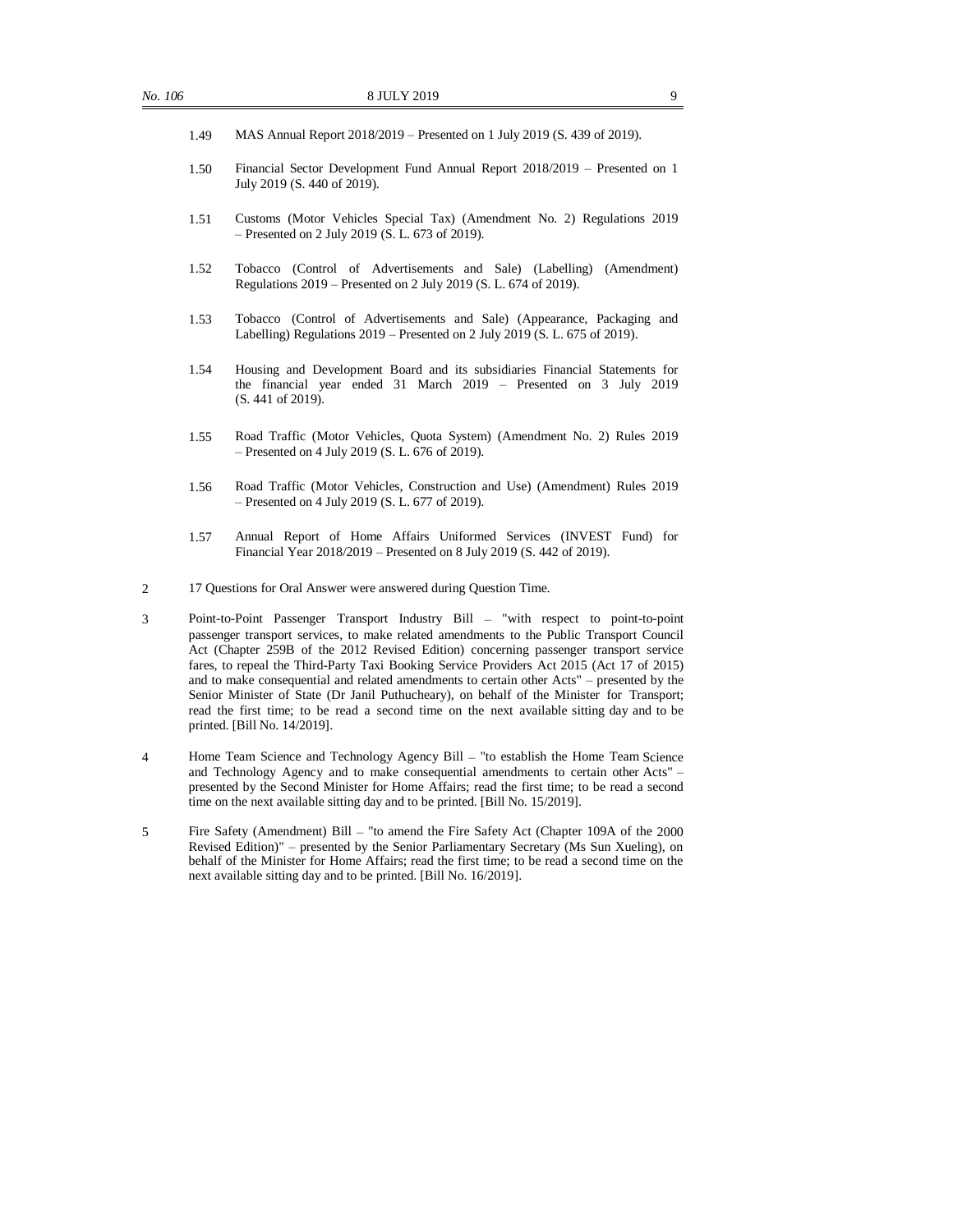- 6 Intellectual Property (Dispute Resolution) Bill "to amend the Arbitration Act (Chapter 10 of the 2002 Revised Edition) and the International Arbitration Act (Chapter 143A of the 2002 Revised Edition) to clarify that intellectual property disputes may be arbitrated, and to make amendments to the Copyright Act (Chapter 63 of the 2006 Revised Edition), the Geographical Indications Act 2014 (Act 19 of 2014), the Patents Act (Chapter 221 of the 2005 Revised Edition), the Plant Varieties Protection Act (Chapter 232A of the 2006 Revised Edition), the Registered Designs Act (Chapter 266 of the 2005 Revised Edition), the State Courts Act (Chapter 321 of the 2007 Revised Edition) and the Trade Marks Act (Chapter 332 of the 2005 Revised Edition), relating to intellectual property dispute resolution and certain other related matters and the composition of offences" – presented by the Senior Minister of State, on behalf of the Minister for Law; read the first time; to be read a second time on the next available sitting day and to be printed. [Bill No. 17/2019].
- 7 Road Traffic (Amendment) Bill read a second time and committed to a Committee of the whole House.

The House immediately resolved itself into a Committee on the Bill – (Second Minister for Home Affairs).

*(In the Committee)*

Clauses 1 to 12 inclusive agreed to.

Clause 13:

Amendment made, in page 16, after line 19, by inserting –

"(7) Where subsections (2) and (2A) prescribe a minimum term of imprisonment on conviction of an offence under subsection (1), the court is to impose a sentence of imprisonment that is equal to or greater than that prescribed minimum term of imprisonment unless the court, for special reasons, thinks fit to order a shorter term of imprisonment.". – (Second Minister for Home Affairs).

Clause 13, as amended, agreed to.

Clauses 14 to 21 inclusive agreed to.

Consequential amendment made, in page 16, line 20 by renumbering subsection (7) as subsection (8).

Bill to be reported.

Bill reported, with amendments; read a third time.

8 Adjournment to a Later Date – (Leader of the House) – Motion made, and Question put – Resolved, "That at its rising today, Parliament do stand adjourned to a date to be fixed.".